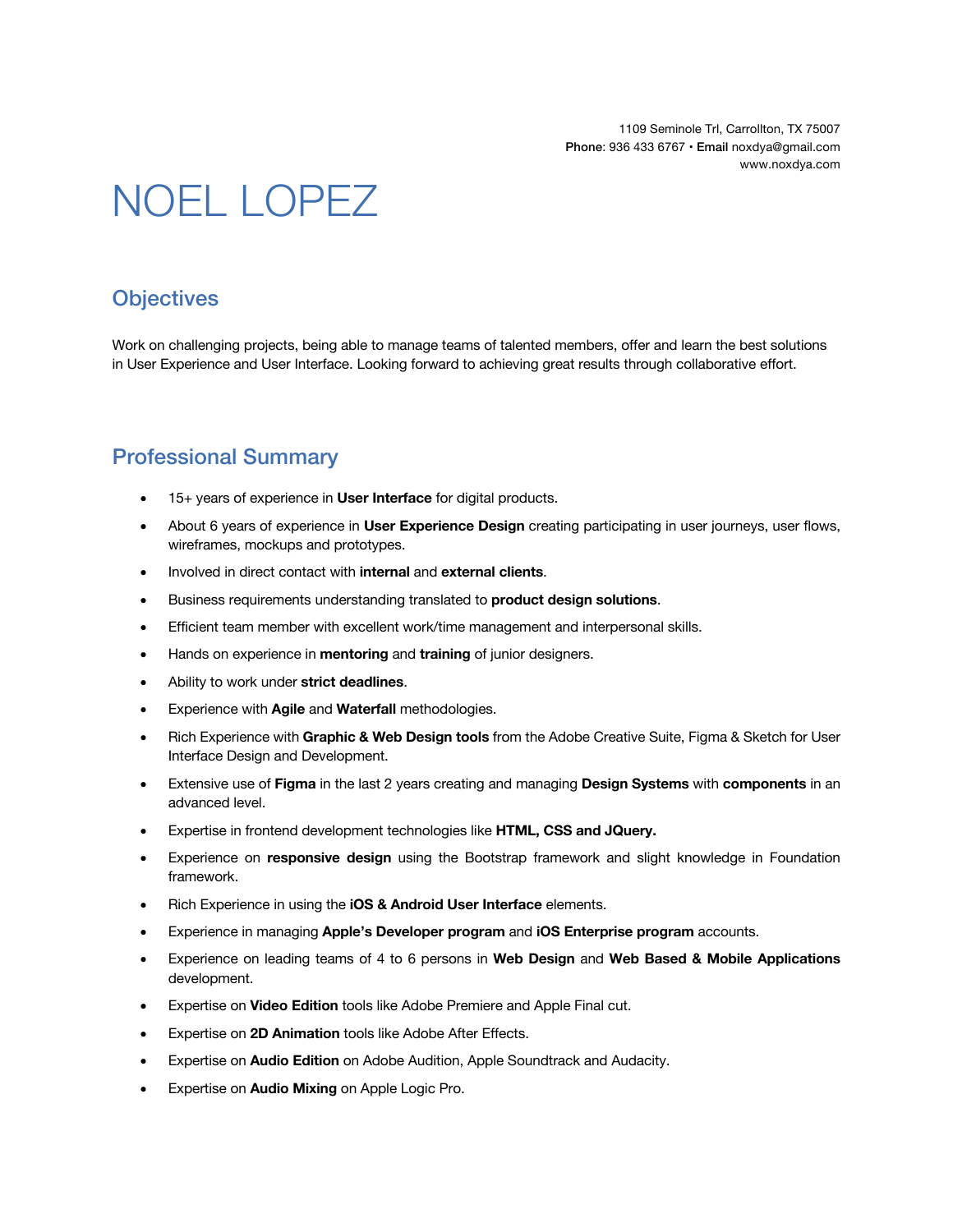# Professional Experience

#### **Collabera Inc, Dallas DFW, Texas**

Sr. UX Designer November 2021 – Present

#### **Description:**

Current discovery engagement with one of the largest American airline companies for a baggage transformation project. End to end understanding of the journey of the bags when users travel by airplane taking into account all the possible scenarios for mishandles baggage and suggest areas of improvement.

#### **Responsibilities:**

- Direct contact with stakeholders.
- Business presentations.
- Project Management.
- Process Improvement.
- User research.
- Product design
- User experience design for web applications.
- Visual design concepts.
- Wireframing.
- Prototyping.

#### **Environments:**

Figma, Adobe XD, Sketch, Adobe Illustrator, Adobe Photoshop, Mac OS, Windows, iOS, Android, Visual Studio, Azure DevOps, Office 365.

#### **Photon Infotech, Dallas DFW, Texas**

UI/UX Designer September 2017 – October 2021

#### **Description:**

User experience and interface design for clients like MetLife, Santander and Toyota. For the last 3+ years working onsite with Cinemark. Agile projects managed in Azure DevOps and knowledge of Jira. Great disposition to work in team and with other areas involved in the project. Ability to lead and deliver projects from start to end.

#### **Responsibilities:**

- Direct contact with stakeholders.
- Business presentations.
- User experience design for websites, mobile apps and kiosk.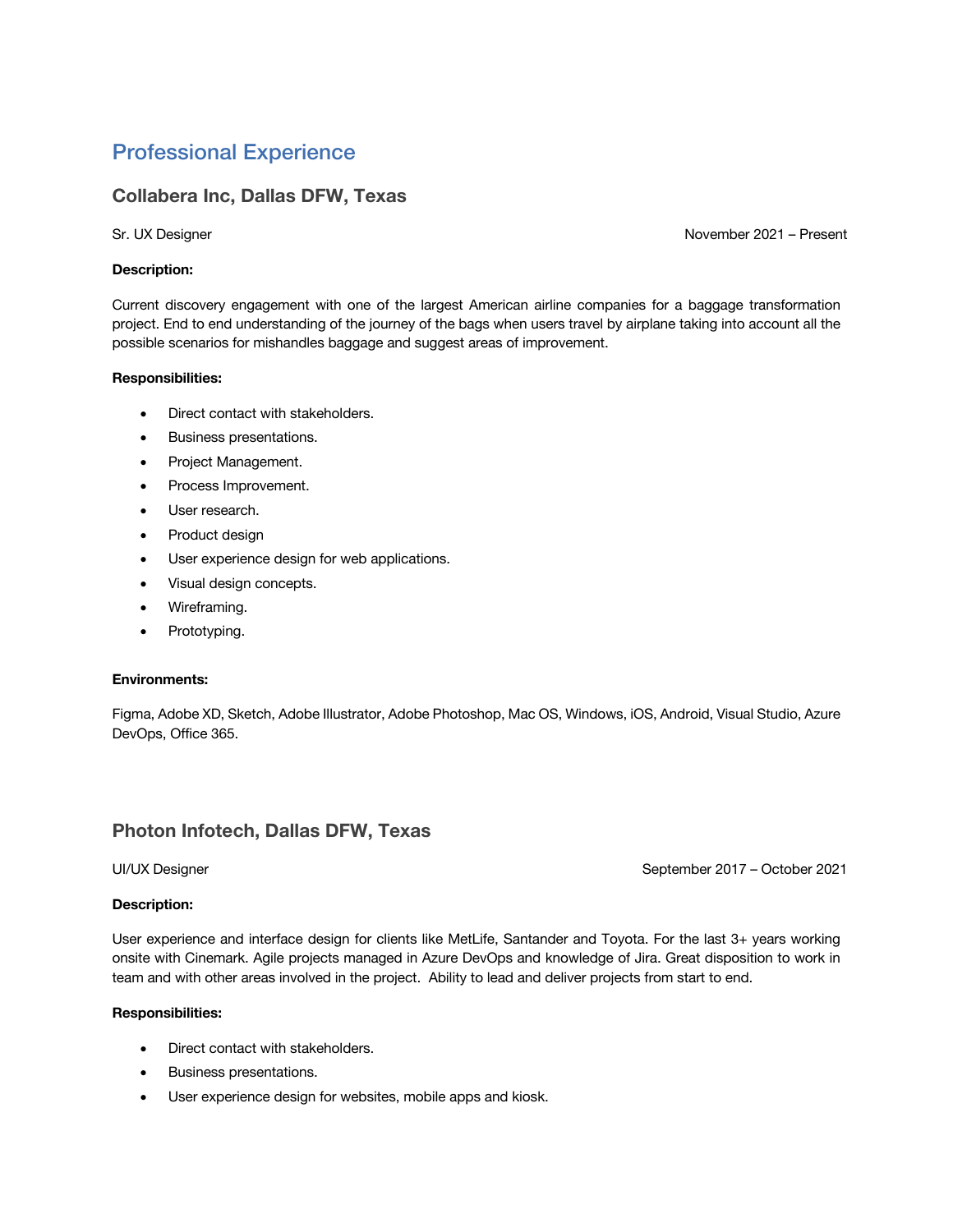- User interface design for websites, mobile apps and kiosk.
- Visual design concepts.
- Wireframing.
- Prototyping.
- User research.
- User testing.
- HTML, CSS & LESS coding in Visual Studio.
- 2D Animations.

#### **Environments:**

Figma, Adobe XD, Sketch, Adobe Illustrator, Adobe Photoshop, Adobe After Effects, Mac OS, Windows, iOS, Android, Visual Studio, Azure DevOps.

#### **Origina Estudio, Mexico City, Mexico**

Co-founder - UI/UX Designer Communication Communication Correspondent Communication Control Communication Communication Communication Communication Communication Communication Communication Communication Communication Comm

#### **Description:**

User experience and interface design for websites & mobile applications, creative concepts, basic marketing and social media. The goal, make both, client and user fall in love with the product, involving visual design and functionality. Collaboration with previous employer to keep developing Digital Publications on Adobe Digital Publishing Suite (Discontinued).

#### **Responsibilities:**

- Project management.
- Direct contact with stakeholders.
- Look for the right solution for each project as each one has its own needs.
- Project management of digital projects with the development team.
- User Experience Design for websites and mobile apps.
- User Interface Design for websites and mobile apps.
- Wireframing.
- QA for websites and apps.
- HTML and CSS coding for multiple websites.
- Digital publications built with the Adobe Digital Publishing suite, creating monthly folios for each Magazine and kiosks development where the customers could buy individual folios and/or subscribe yearly or monthly.
- Use of Bootstrap Framework for responsive web designs.
- Websites development in Wordpress.

#### **Environment:**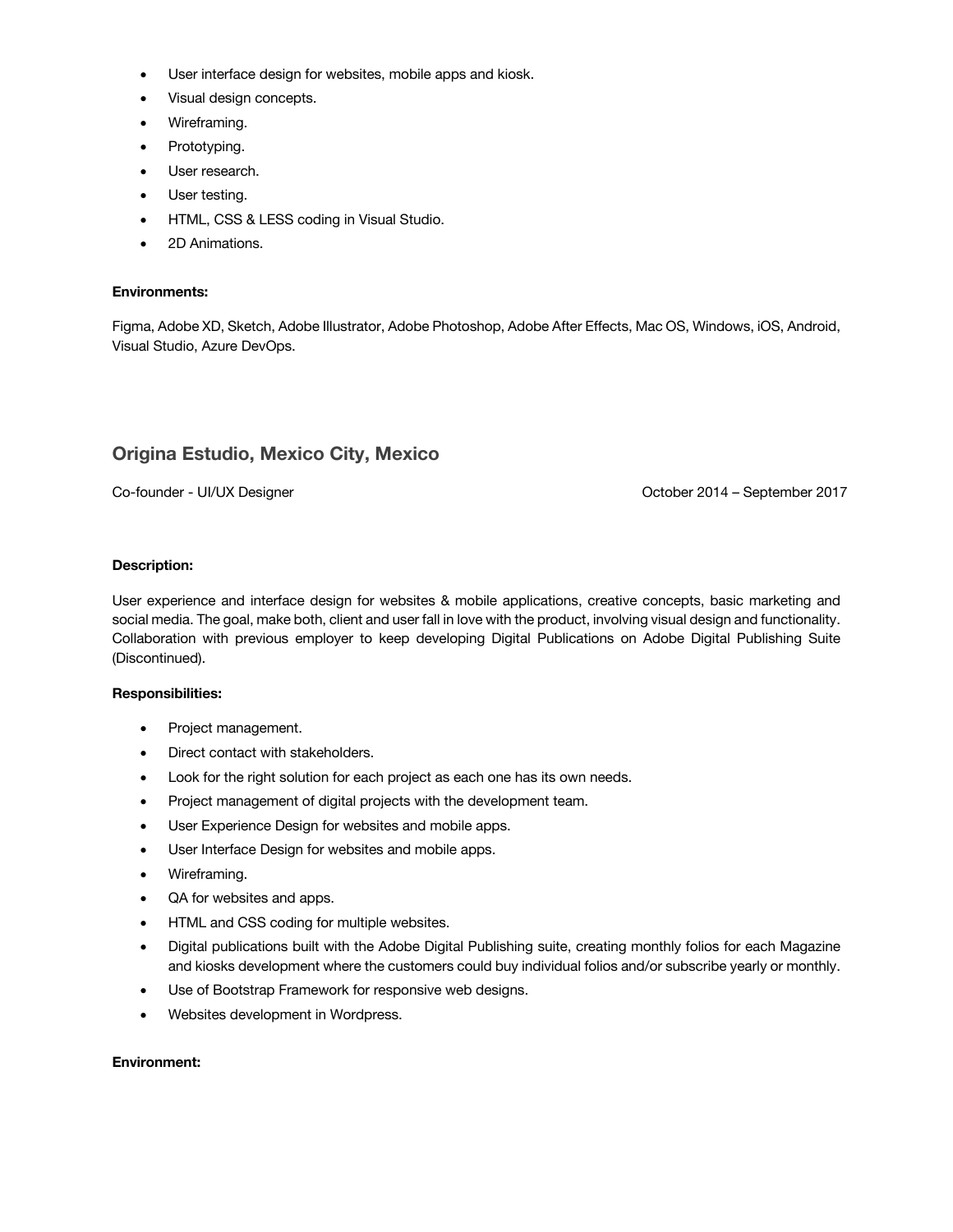HTML, CSS, Adobe Illustrator, Adobe Photoshop, Sketch, Adobe Digital Publishing Suite (Discontinued), Sublime Text, Mac OS, iOS, Android, Titanium Appcelerator, Wordpress, Trello.

#### **Varlachea Comunicación, Mexico City, Mexico**

Project Manager - UI/UX Designer November 2010 - September 2014

#### **Description:**

User experience and interface design for websites & mobile applications, creative concepts, basic marketing and social media. Responsible of providing the production team all the sources to deliver the right solutions. Occasional support with frontend coding and QA.

#### **Responsibilities:**

- Project management.
- Direct contact with stakeholders.
- User Experience Design for websites and mobile apps.
- User Interface Design for websites and mobile apps.
- Wireframing.
- Test and correction of HTML and Javascript code using Titanium Appcelerator SDK Tool for iOS applications.
- Management of Apple's Developer program and iOS Enterprise program accounts.
- HTML5 animations.
- HTML and CSS coding for multiple websites.
- QA for websites and apps.
- Digital publications built with the Adobe Digital Publishing suite, creating monthly folios for each Magazine and kiosks development where the customers could buy individual folios and/or subscribe yearly or monthly.
- Use of Bootstrap Framework for responsive web designs.

#### **Environment:**

HTML, CSS, Adobe Illustrator, Adobe Photoshop, Adobe Flash, Adobe Digital Publishing Suite (Discontinued), Sublime Text, Mac OS, iOS, Appcelerator SDK, Freedcamp.

### **ILIKETHIS, Prague, Czech Republic**

Graphic & Web Designer May 2008 - October 2008 - October 2008

#### **Description:**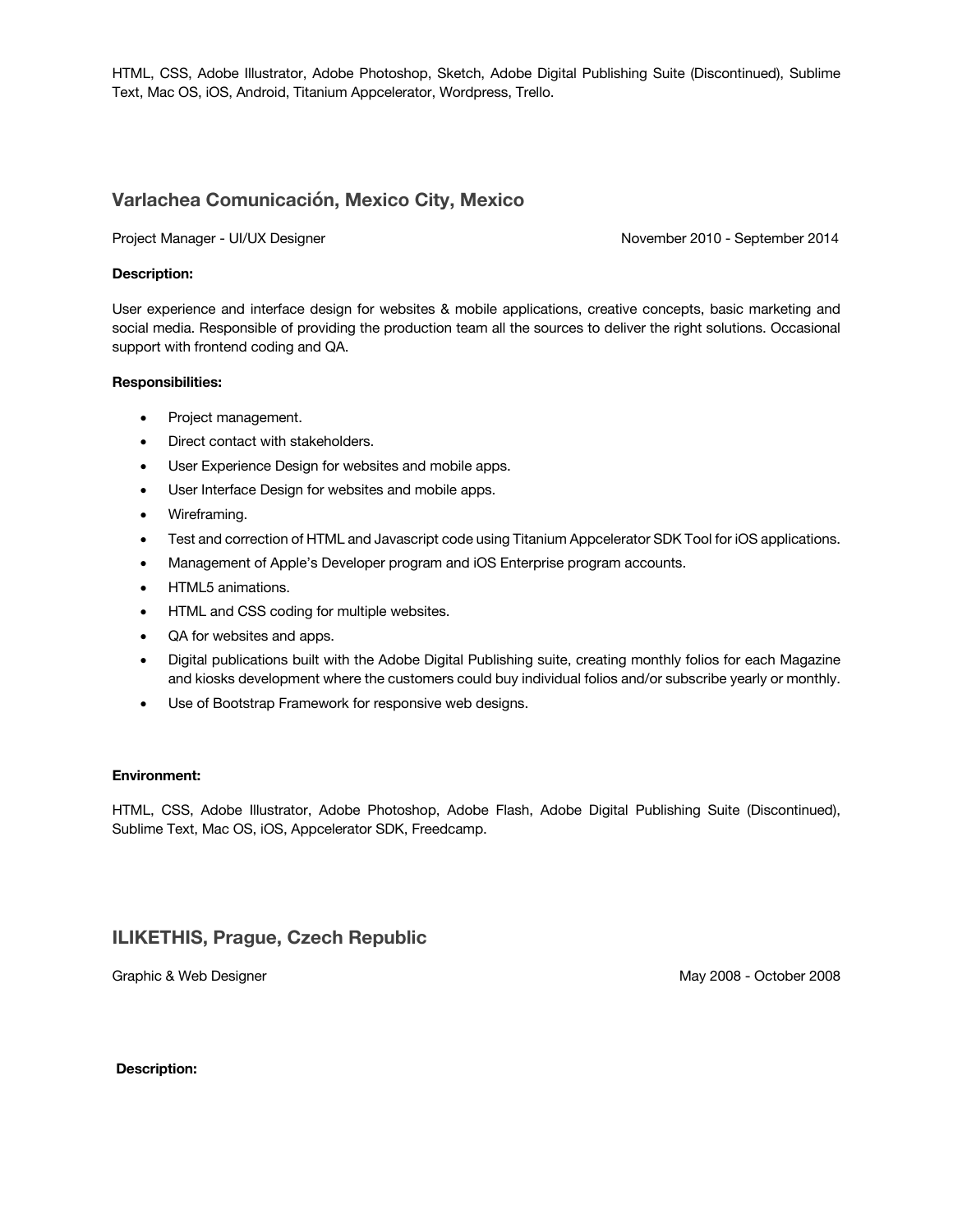Temporary work due to temporal residence in Prague where the company was committed to create digital marketing campaigns and web-based applications and websites to the clients.

#### **Responsibilities:**

- Creative concepts.
- Business presentations.
- Website design in Adobe Photoshop and Adobe Illustrator.
- Creation of animated banners in Adobe Flash and Adobe Fireworks for digital advertising campaigns.
- Design for printed materials in Adobe Illustrator.
- Basic HTML and CSS coding.
- Basic User Experience review for existing designs.

#### **Environment:**

HTML, CSS, Adobe Illustrator, Adobe Photoshop, Adobe Flash and Adobe Fireworks.

# **Education**

- Bachelor's Degree in Graphic Design at Universidad Tecnológica de México, Atizapán, México 2000 2003.
- Master's Degree in Project Management at Universidad Tecnológica de México, Atizapán, México 2017 2019.

## **Skills**

| Design Tools                             | Figma, Adobe XD, Sketch, Adobe Illustrator, Adobe Photoshop and Adobe InDesign. |
|------------------------------------------|---------------------------------------------------------------------------------|
| Web Development<br>Tools                 | VS Code, Visual Studio, Sublime Text.                                           |
| <b>Office Tools</b>                      | Microsoft Office and Google Suite.                                              |
| Audio Edition and<br><b>Mixing Tools</b> | Adobe Audition and Apple Logic Pro.                                             |
| <b>Video Edition</b><br>Tools            | Adobe Premiere, Adobe After Effects and Apple Final Cut.                        |